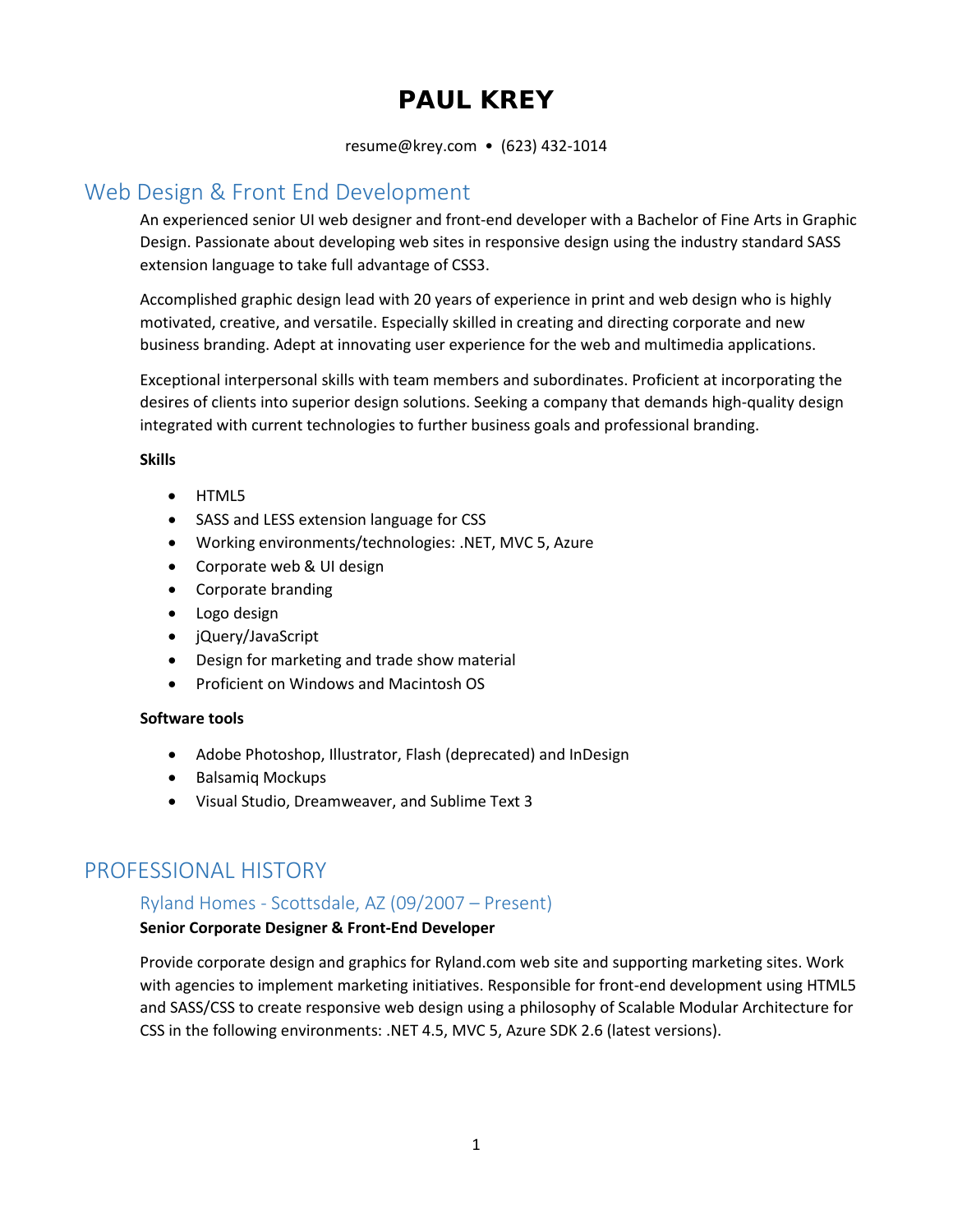### **Selected Accomplishments:**

- Contributed to and implemented the redesign of Ryland's corporate web site in 2013.
- Created a powerful site theming system that maximizes branding control and scalability which enables branding and sub-branding of the entire site from a single file.
- Developed the dynamic interactive sales center display system that is customized for 500 Ryland Home communities.
- Designed and created marketing landing pages for Ryland promotions.
- Designed and created email templates for Ryland Homes.
- Converted the Ryland interactive style guide from Flash to HTML5.

### Adoption Media LLC - Gilbert, AZ (12/2003 – 08/2007)

### **Creative Director**

Responsible for branding the industry's top visited adoption related web sites with associated logos, collateral, trade show displays, print ads, packaging designs, and promotional pieces. Accountable for achieving statistically successful and competitive web advertising campaigns utilizing A/B testing.

### **Selected Accomplishments:**

- Art directed and designed sites including: Adoption.com, Adopting.org, Adoption.org 123Adoption.com, ParentProfiles.com, and InfertilityCentral.com.
- Designed 32-page print catalog for AdoptionShop.com.
- Designed music CD and booklet for original adoption themed music.
- Created brochures and other print materials for Parent Profiles adopting families.
- Designed trade show displays for Adoption.com, FamilyAds.com and ParentProfiles.com.

### KreyMedia - Goodyear, AZ (09/2001 – 12/2003)

### **Creative Director**

Responsible for total needs of the client including management of technical and creative resources to deliver complete corporate-quality branding and web solutions. Services include branding, logo design, web design and creation, Flash work and web optimization.

### **Selected Accomplishments:**

- Designed and coded custom tourism site using CSS layout and incorporating a WYSIWYG CMS.
- Directed development and designed a B2B shopping cart site for travel brochures.
- Directed development and created a secure file management system including dynamic search and display for use with multiple simultaneous clients.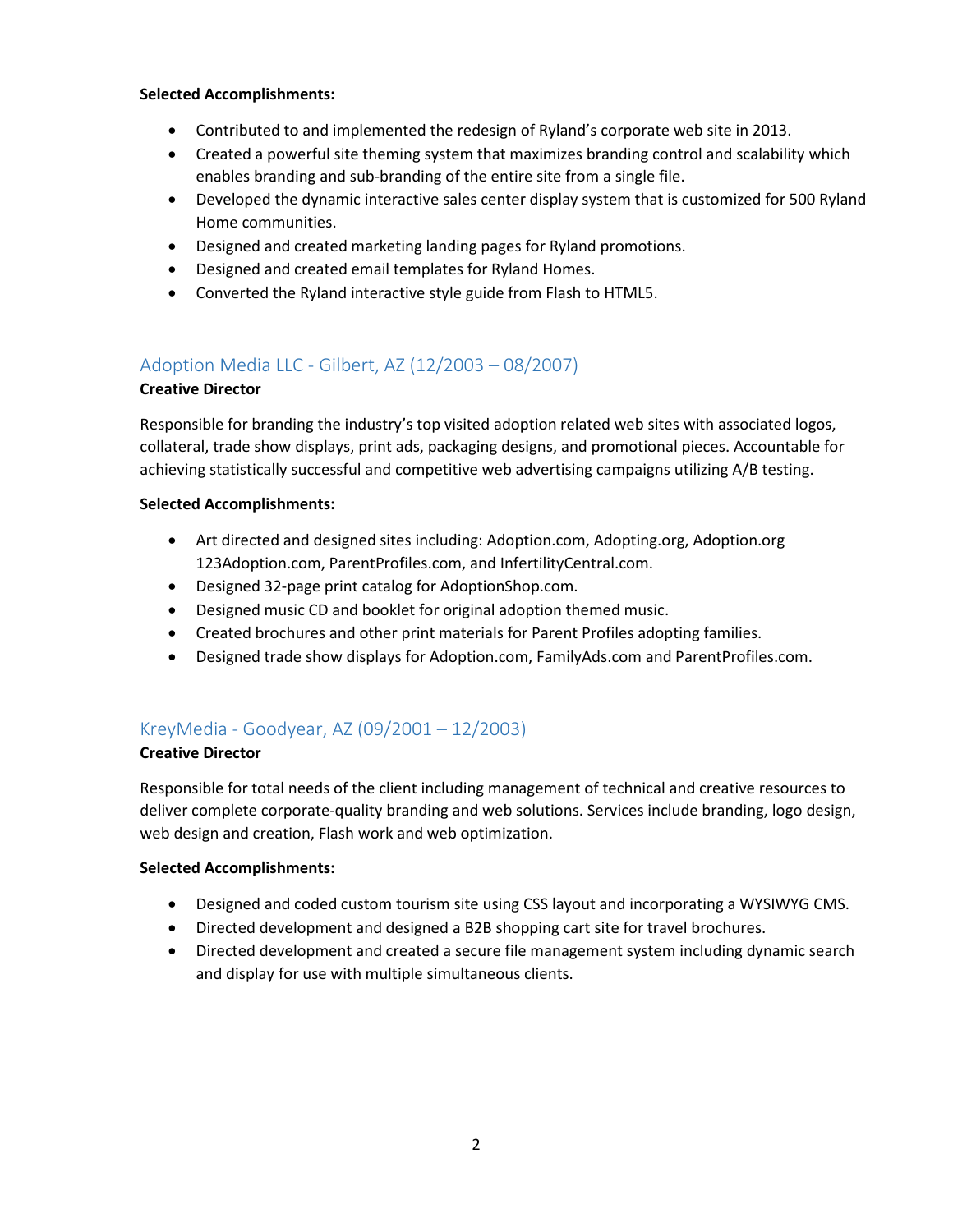### KPMG Consulting, LLC - Phoenix, AZ (06/2000 – 09/2001)

### **eBranding Manager/Sr. Art Director**

Managed and art directed a team of three in the Microsoft eBusiness Solutions practice to create branding, logos, corporate site designs, online applications and web-tool prototypes for corporate clients. Responsibilities included design and art directing as well as budgeting time, money, and resources for the team's engagements.

### **Selected Accomplishments:**

- Provided user interface solutions for Microsoft's e-learning tool to accommodate multiple navigation alternatives for diverse learning content.
- Designed and managed the creation of Honeywell's prototype for online industrial asset management system. Collaborated with client to create a sophisticated UI for a dynamic management wizard.
- Designed an e-procurement system to facilitate vendors submitting bids to a city government or other organization needing goods and services.

### Quepasa.com - Phoenix, AZ (11/1998 – 06/2000)

### **Sr. Art Director**

Responsible for creating the original premiere bilingual Internet portal and online community for U.S. Hispanics and enabled Quepasa.com to IPO for \$55 million. Directed a team of three designers and coordinated their work with programmers and content staff.

### **Selected Accomplishments:**

- Designed template-page layouts and corporate branding for main web site, content channels, email, chat, message boards, shopping site, weather channel, health channel, maps, horoscopes, and co-branded features such as Xdrive (disk storage), Netzero (free Internet), Net2Phone (Internet phone), online promotions and third-party content exchange programs.
- Co-designed NetCentury back-cover page print ad for Arizona Business Journal.

### Microsoft Expedia.com - Redmond, WA (02/1997 – 07/1998)

### **Graphic Designer**

Responsible for design and user interface of Expedia's corporate business online travel and reservation product. In charge of innovating the purchase process for Expedia corporate and leisure users.

### **Selected Accomplishments:**

- Designed Microsoft logos including "Microsoft Travel Technologies" and "Microsoft Hotel Directory."
- Created the "Global Travel Tools with Office 2000" presentation for Bill Gates and upper management.